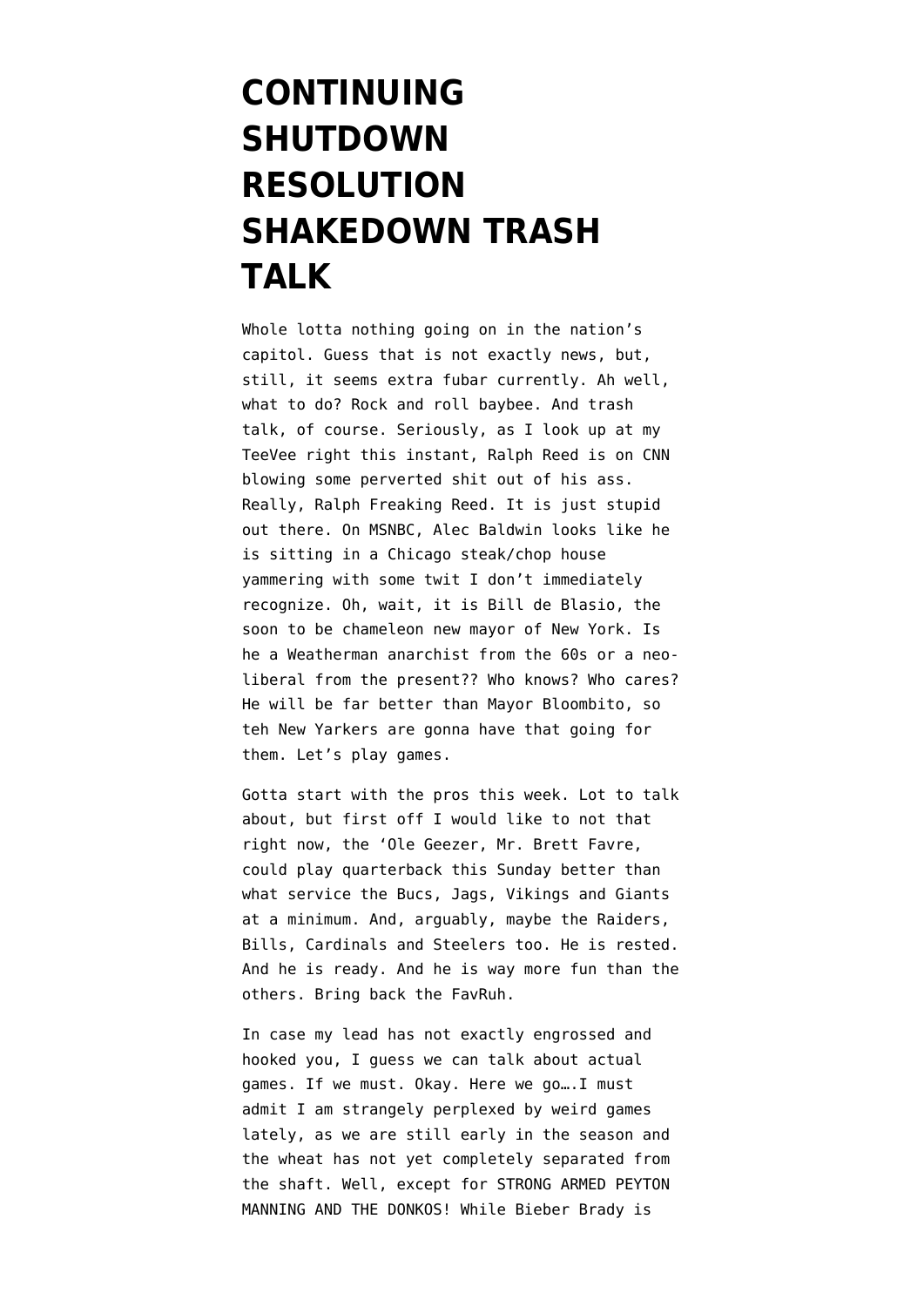still looking for his next hairstyle, Happy Faced Peyton is rolling. As long as Peyton keeps a [Jockey's Neck Like Bollocks](http://www.emptywheel.net/2012/08/25/with-a-neck-like-a-jockeys-bollocks-trash-talk/), he could obliterate very sacred records this year. We shall see.

So, back to the offbeat games of interest. First up is Deetroit trying to shakedown the Brownies in the Dog Pound. Who are teh Kittehs? Hard to tell, but they need Megatron to tell. And [he is](http://www.usatoday.com/story/sports/nfl/lions/2013/10/10/calvin-johnson-lions/2959581/) [questionable](http://www.usatoday.com/story/sports/nfl/lions/2013/10/10/calvin-johnson-lions/2959581/) (though I expect he suits up and plays, like the stud he is). But Cleveland has a sneaky good defense, and there is some momentum in mistake by the lake land. If Brandon Weedon can get the Brownies offense 28 points or more, they well could win. But you have to figure Matt Stafford and Reggie Bush can put up that.

Steelers at Jets, Jets, Jets is another goofy game. Steelers can't be as bad as they have shown so far, can they? Actually, maybe. And the Jets are a tougher D than some they have faced so far. This is a gut check game; if Big Ben and Stillers have any game at all, they will bring it. They might; but I am not betting on it. Cheese at Ravens is also interesting. League is sleeping on both right now, even though Baltimore is the defending Super Bowl champ and GB is, well still the Pack. Both seem still unsettled and adjusting to huge losses. Ravens lost by retirement and players moving on. Pack has lost by injury mostly except for Greg Jennings, who they let leave. Jennings ain't the problem, the injuries are. This is a pick em, whoever wants it more will win.

The super rejuvenated Saints, and man have Sean Payton and Rob Ryan turned that gig on a dime, roll into Foxborough to meet the Pats. Later in the year, with a little more gelling, Bill Bel, Major Tom and the Whoevers win this game at home. Not right now though, Saints and Drew Breeeezz got to much jazz. And on Sunday night, we got Skins at the 'Boys. Will take a heroic effort from RG III to win this; I think Romo will cut the bad edge off of last week's disappointment.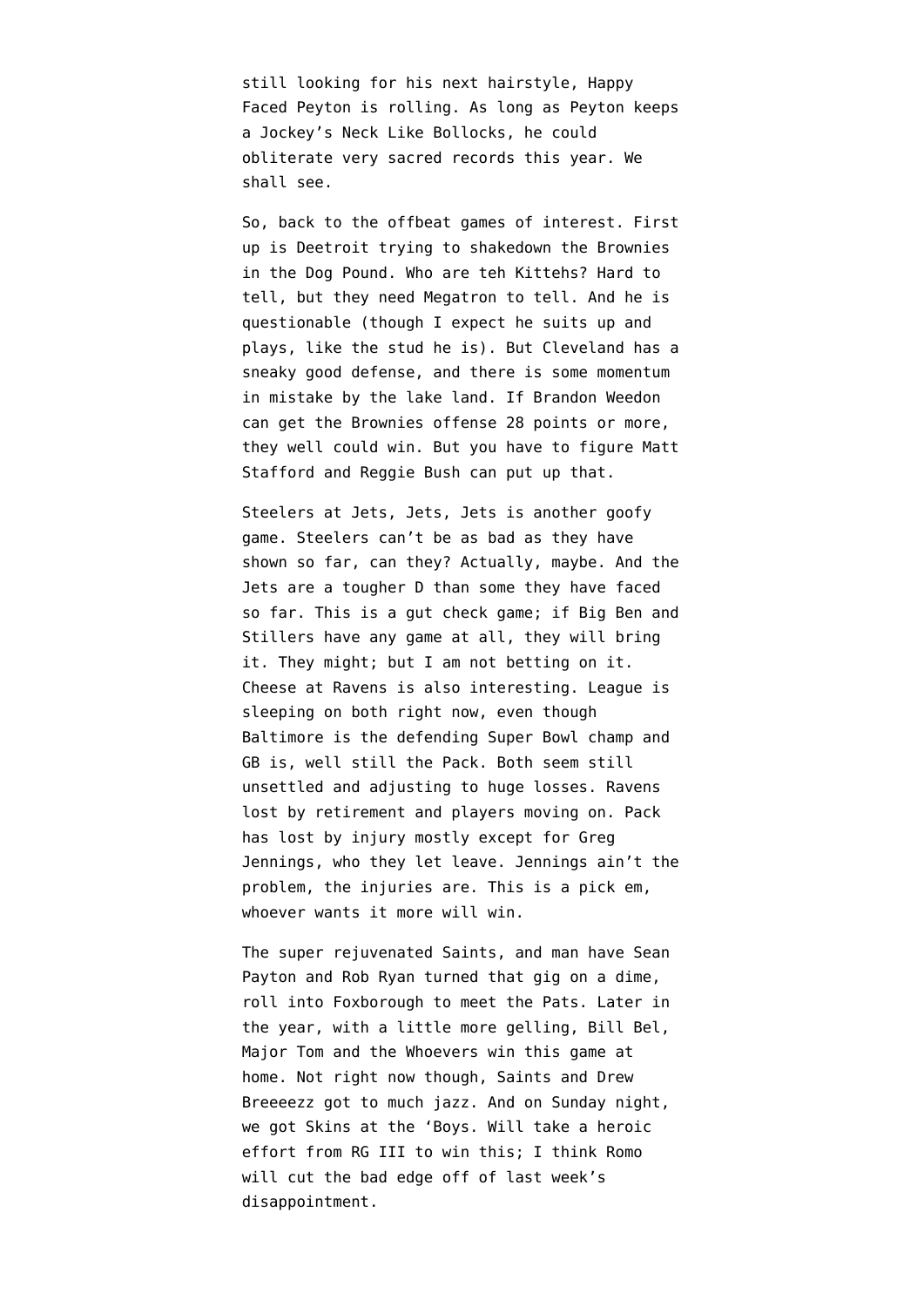In the student athalete category, seems like a somewhat quiet week. Guess the biggest interest is whether or not Mack Brown can pull a jackrabbit out of his ass, er hat, and upset Freepatriot's Boomer Sooners. If not, Mack may get knifed by the time that giant schooner can roll a circle. Game is in Austin though, so there is that. PolitiFact Check rates this: Orange Crushed!

ESPN and some other cackling birds are clucking about Mizzou at the Dawgs in Athens Georgia. Nuh uh. Aaron Murray and the Hounds got WAY too much for the Tigers. Florida at LSU may actually be the best real contest of the day. Gators starting to live a little now that Driskel the water pistol is down for the count. Still, the Tigers in Baton Rouge in a big night game; gotta take the Po Boy home cooking there. Also the 'Ole Ball coach and the Cocks are going to Soooeee-pigeeee land in Ar-kansas. The okies from Muskogee were not cool with those wheat stalks on the Kansas license plates, so they seceded and called if Our Kansas. Or, [if Old McDonald](http://www.youtube.com/watch?v=99WofNBVJlM) [spelled it,](http://www.youtube.com/watch?v=99WofNBVJlM) Arkansas. Or something. Am tempted to take Brett Bielema and the Hogs here. Just because. But I can't, South Carolina is just a better team. Fighting Journalists may have a tough time in Camp Randall Stadium with teh Badgers. Would be brutal to lose two in a row after such promise, but Wisconsin is a decent team and is at home.

This weekend is the [Japanese Grand Prix at](http://www.formula1.com/races/in_detail/japan_908/circuit_diagram.html) [Suzuka](http://www.formula1.com/races/in_detail/japan_908/circuit_diagram.html). Which used to be a penultimate and deciding race in the Circus schedule, but no longer. And no drama at this point, it is another Vettel and Red Bull year. Hard to be excited, I am, however, excited about next year and the new car specifications.

Also, baseball. Sadly, the Pirates got keelhauled by the Cardinals in the deciding game 5 of the Divisional Series and are out. Hopefully the Dodgers claim the Bum status of old and win the NL. As to the AL, hard to pick between the Tigers and Boston. Both great teams,